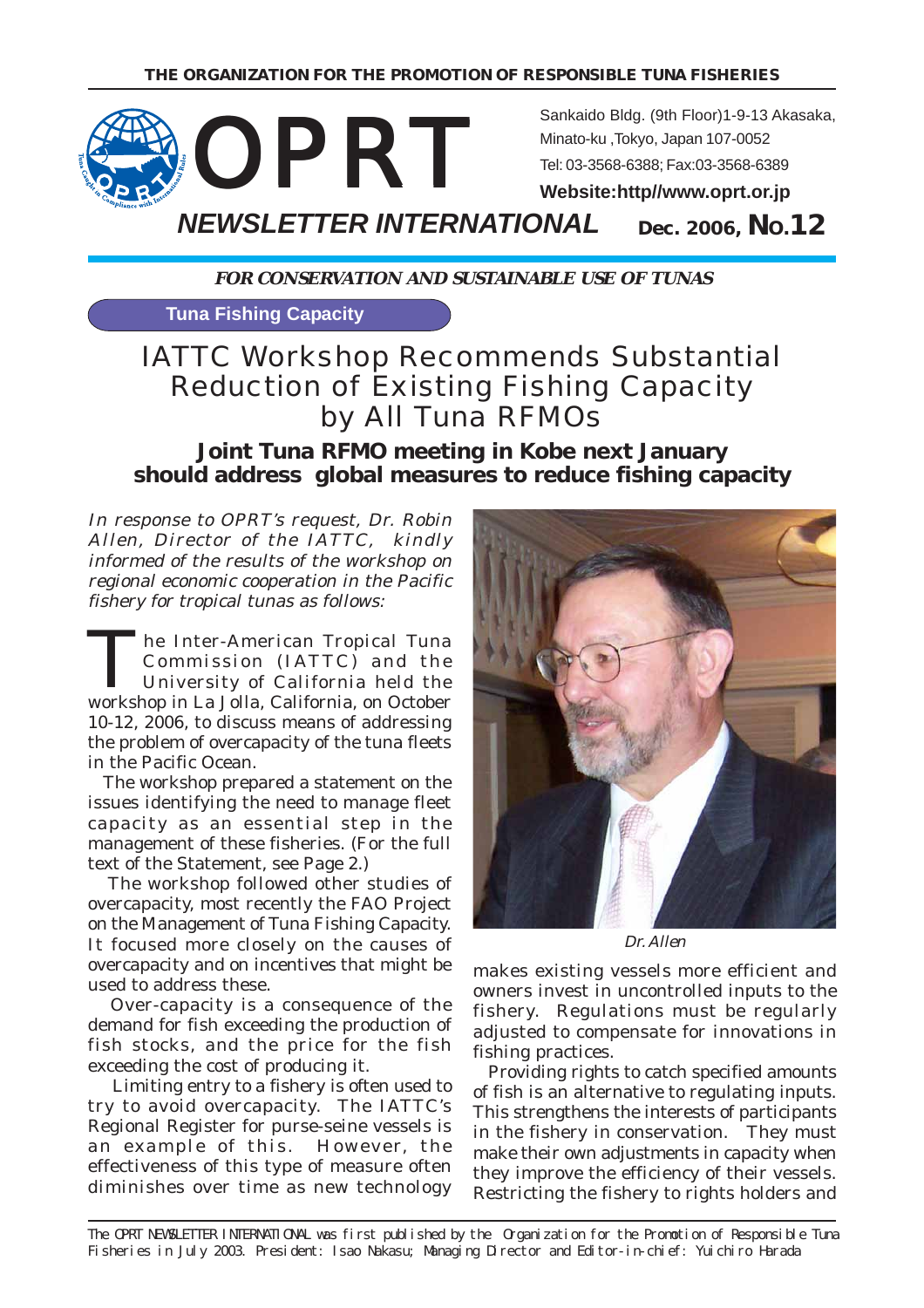ensuring that they do not exceed their allocated catches are critical to the success of this approach. That requires more demanding monitoring systems than those generally found in international fisheries. Rights based systems have been used very successfully within countries, but not in any international arena. For international tuna fisheries, they offer improved conservation and profitability, but require the development of much stronger international monitoring and enforcement institutions than those that exist today.

#### **Comments by Dr. Miyake on the Workshop**

 Dr. Makoto Miyake, former Assistant Executive Secretary of ICCAT and Expert Member of FAO TAC, who participated in the workshop from Japan, commented as follows:

 The Working Group endorsed the statement from the FAO Methodological Workshop on the Managment of Tuna Fishing Capacity of

May 2006, which concluded that over fishing capacity has occured in all tuna fishing at all oceans. (For an excerpt of the FAO statement, see Page 3.)

 The workshop recommended to limit the entry of any additional tuna fishing capacity as the first step to address the issue.

 The important point is that the joint Tuna RFMO meeting scheduled in Kobe next January should seriously discuss the issue and introduce a global measure to reduce fishing capacity.

(Note) A Joint Meeting of Tuna Regional Fisheries Management Organizations is scheduled for 22nd (Mon.) to 26th (Fri.) January, 2007, at the International Conference Center, Kobe, Japan. The meeting is expected to adopt an Action Plan and Recommendations to further harmonize tuna conservation and management measures among RFMOs.

# **Statement of the Workshop on Regional Economic Cooperation in the Pacific Fishery for Tropical Tunas (La Jolla, Calif.)**

States and Regional Fishery<br>
States and Regional Fishery<br>
should be encouraged to give the FAO Management Organizations (RFMOs) Code of Conduct for Responsible Fisheries and its International Plan of Action for the Management of Fishing Capacity full, effective, and immediate implementation.

Management of fishing capacity depends on the target levels for the stock or stocks at which the fishery is directed. The target level for a stock should not be below the level that supports the Maximum Sustainable Yield (MSY). In the setting of target levels, the precautionary approach, the ecosystem approach (as referred to in the 2002 Johannesburg Plan of Implementation), and socio-economic considerations should be taken into account.

There is a need to provide sufficient resources for the effective operation of RFMOs and for the implementation of their recommended measures. Also, there is a need to ensure the meaningful participation in RFMOs by developing states.

Management of fleet capacity is a necessary, but not sufficient, tool for the management of fisheries. It is, however, an important early step for the effective conservation of the fisheries resources.

The Working Group endorses the statement from the FAO Methodological Workshop on the Management of Tuna Fishing Capacity of May 2006.

In addition, the Working Group recognized that over the longer term it is important to improve conservation and management approaches of the RFMOs. To this end, country allocations of shares of the Total Allowable Catch and other rights-based approaches should be included among the approaches considered for conservation and management.

For the more immediate term, and specifically in regard to the matter of limiting fleet capacity, the Working Group also identified the following actions to be considered by all tuna RFMOs: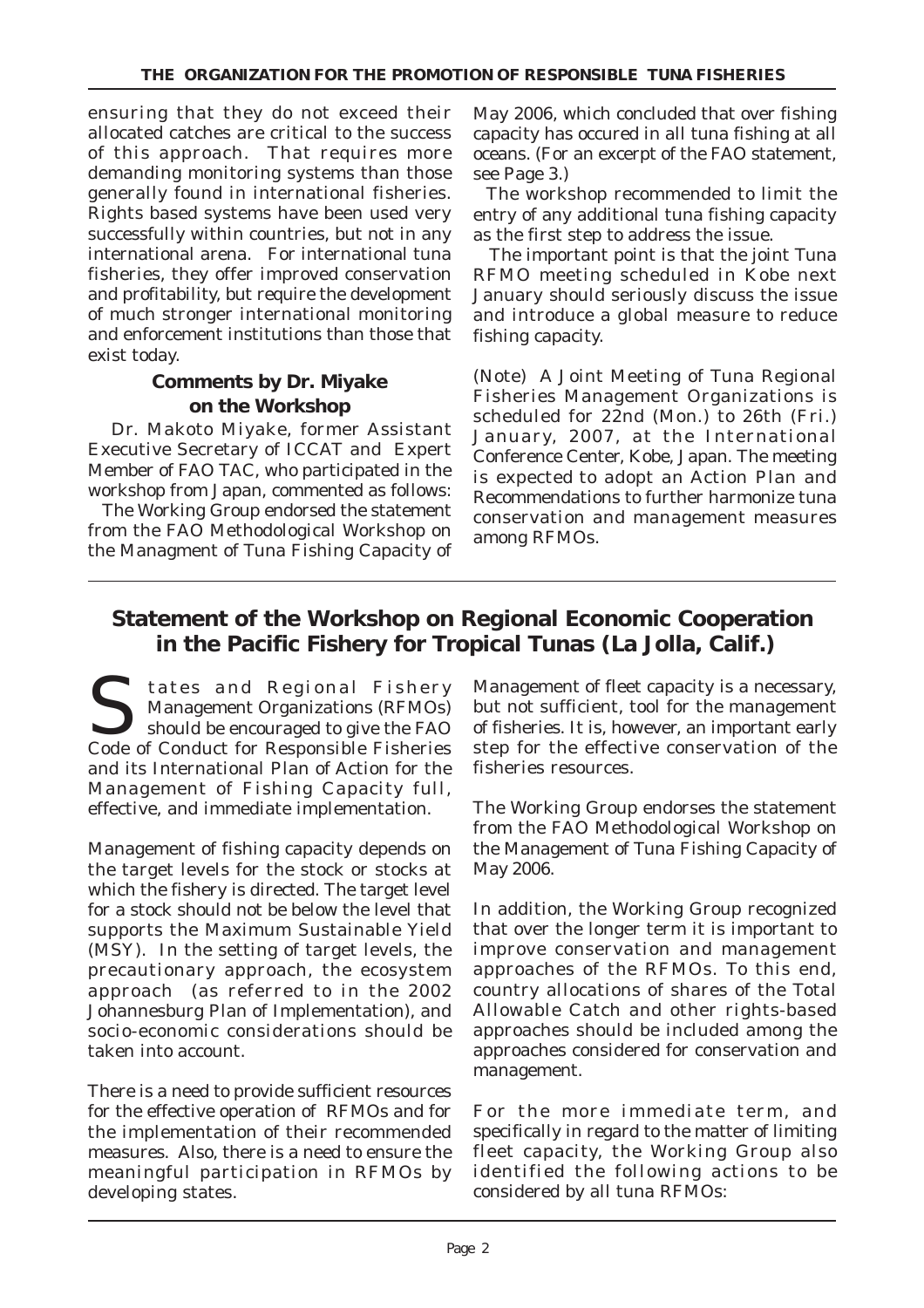1. Substantial reduction of existing fishing capacity by all tuna RFMOs, recognizing that the reduction could vary according to the specific circumstances of the regions, the types of fisheries, and the target species.<sup>1</sup>

2. Implementation or maintenance of an immediate moratorium on the entry of additional tuna fishing vessels into the fishery to limit increases in fleet capacity, without prejudice to the other measures taken by the RFMOs.

3. Creation or maintenance of closed regional registers for all commercial tuna fishing vessels.

4. Development, through coordination of the RFMOs, of a global register of all commercial tuna fishing vessels.

5. Evaluation of buybacks of vessels, of rights to fish, such as permits, and of gear. Increases in profitability of the fishery due to buybacks should justify any initial loans made to vessel owners, and may be the basis of repayment.

6. Addressing the elimination of subsidies, economic incentives, and other factors contributing to overcapacity and overfishing.

7. Development of a system of agreed measures to discourage Illegal, Unregulated and Unreported (IUU) fishing and to ensure compliance with capacity limits.

These actions, which should be equitable, enforceable, and verifiable, should be applicable to all states and fishing entities, not only to members of the RFMOs, and should involve participation and commitment by other stakeholders.

#### (Footnotes) (Footnotes)

1 For example, the FAO Technical Working Group on the Management of Fishing Capacity, which met in 1998, recommended a 20 to 30% reduction for the large-scale longline fleet. The second meeting of the Technical Advisory Committee of the FAO project, Management of Tuna Fishing Capacity, which met in 2004, provided an estimate of a 10 to 35% reduction for the purse seine fleet.

# **Statement of the FAO Methodological Workshop on the Managment of Tuna Fishing Capacity (May 2006) -- An excerpt --**

- A moratorium should be imposed on the entry of additional large-scale tuna vessels into the fisheries until an efficient, equitable and transparent management system of fishing capacity is achieved.
- Within the constraints of capacity limits, the regional tuna fishery management organizations should have a system for allowing the transfer of fishing capacity.
- Any country or fishing entity that has expanded or is expanding its tuna fishing capacity should strengthen its management of fishing capacity as recommended above.
- The regional tuna fishery management organizations should collect information on the numbers, capacities and vessel characteristics for tuna vessels other than purse seiners and longliners (such as pole-and-line vessels and trollers) to determine if excess of capacity exists for these fleets.

#### **Southern Bluefin Tuna**

## **Tough decisions made by CCSBT for rebuilding southern bluefin tuna stock**

The 13th Commission for the Conservation of Southern Bluefin Tuna (CCSBT) was held from October 10 to 13 in Japan. Japan, Australia, New Zealand, Chinese Taipei, Korea, Philippines, Indonesia and EC participated.

 The Commission agreed to reduce the global catch limit from 14,925 metric tons to 11,530 tons to allow the SBT fishery to be rebuilt. Under this agreement, Japan halved its allocated catch (from 6,065 tons to 3,000 tons) for the next five years to deal with its overcatch. Some members agreed to reduce their allocation voluntarily to ensure that the level of catch remains within the level recommended by the Scientific Committee. Japan introduced stricter monitoring and compliance measures for their fleet and